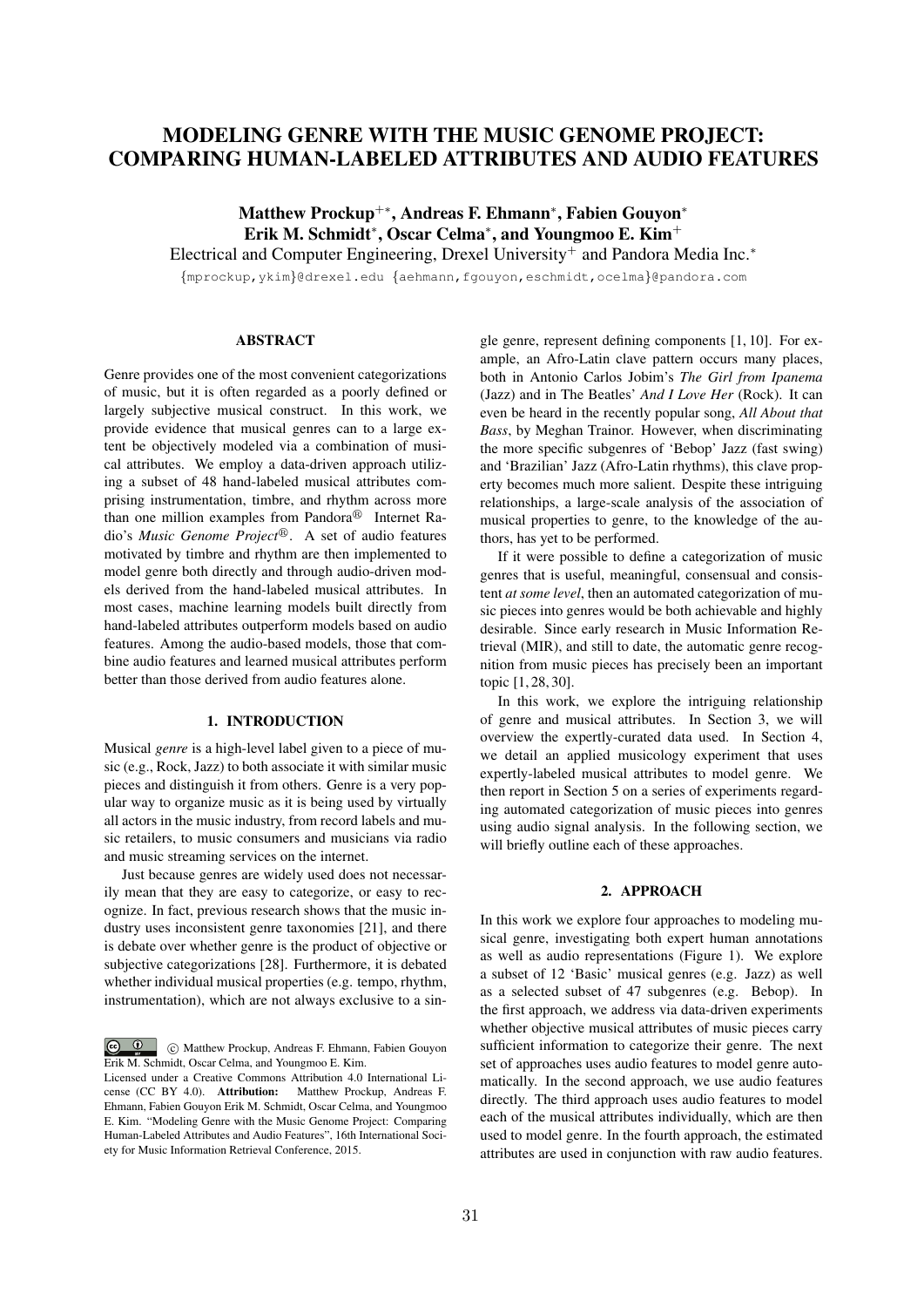

Figure 1. An overview of the experiments performed.

By injecting human-inspired context, we hope to automatically capture elements of genre in a manner similar to that of models derived from attributes labeled by music experts.

#### 3. DATA - THE MUSIC GENOME PROJECT<sup>®</sup>

Both the musical attribute and genre labels used were defined and collected by musical experts on a corpus of over one million music pieces from Pandora® Internet Radio's *Music Genome Project*<sup>®</sup> (MGP)<sup>1</sup>. The labels were collected over a period of nearly 15 years and great care was placed in defining them and analyzing each song with that consistent set of criteria.

## 3.1 Musical Attributes

The musical attributes refer to specific musical components comprising elements of the vocals, instrumentation, sonority, and rhythm. They are designed to have a generalized meaning across all genres (in western music) and map to specific and deterministic musical qualities. In this work, we choose subset of 48 attributes (10 rhythm, 38 timbre). An overview of the attributes is shown in Table 1.

Meter attributes denote musical meters separate from simple duple (e.g, cut-time, compound-duple, odd)

Rhythmic Feel attributes denote rhythmic interpretation (e.g., swing, shuffle, back-beat strength) and elements of rhythmic perception (e.g., syncopation, danceability)

Vocal attributes denote the presence of vocals and timbral characteristics of voice (e.g., male, female, vocal grittiness).

Instrumentation attributes denote the presence of instruments (e.g., piano) and their timbre (e.g., guitar distortion)

Sonority attributes describe production techniques (e.g., studio, live) and the overall sound (e.g., acoustic, synthesized)

Table 1. Explanations of rhythm and timbre attributes.

Each of the attributes is rated on continuous scale from 0-1. In some contexts, it is helpful to convert them to binary labels if they show only low (absence) or high (presence) ratings with little in between [25].

#### 3.2 Genre and Subgenre

In this work we will explore a selected subset of 12 'Basic' genres and 47 additional sub-genres. 'Basic' genre is assembled as a mix of very expansive genres (e.g., Rock, Jazz) as well as some more focused ones (e.g., Disco and Bluegrass), serving as an analog to many previous genre experiments in MIR. The presence of a genre is notated independently for each song by a binary label. A selection of genre labels and a simplistic high-level organization for discussion purposes is shown in Table 2.

Basic Genre: Rock, Jazz, Rap, Latin, Disco, Bluegrass, etc. Jazz Subgenre: Cool, Fusion, Hard Bop, Afro-Cuban, etc. Rock Subgenre: Light, Hard, Punk, etc. Rap Subgenre: Party, Old School, Hardcore, etc. Dance Subgenre: Trance, House, etc. World Subgenre: Cajun, North African, Indian, Celtic, etc.

Table 2. Some of the musical genres and subgenres used.

## 4. MUSICAL ATTRIBUTE MODELS OF GENRE

In order to see the extent to which genre can be modeled by musical attributes, we first perform an applied musicology experiment using the set of expertly-labeled attributes from Section 3.1 and relate them to labels of genre. A model for each induvidual genre is trained on each of the musical attributes alone and in rhythm- and timbre-based aggregations. This will show the role that each attribute or collection of attributes plays and how they interact with one another in order to create joint representations of genre. Each model employs logistic regression trained using stochastic gradient decent (SGD) [25]. The training data was separated on a randomly shuffled 70%:30% (train:test) split with no shared artists between training and testing. Due to the size of the dataset, a single trial for each attribute is both tractable and sufficient. The learning rate for each genre model is tuned adaptively.

#### 4.1 Evaluating the Role of Musical Attributes

In order to evaluate each of the models, the area under the receiver operating characteristic (ROC) curve will be used. Each genre has large and varying class imbalance, so this is first corrected for by weighting training examples appropriately in the cost function. However, accuracy alone still does not tell the whole story. High accuracy can be achieved by predicting only the negative class (genre absence). Area under the ROC curve allows for a more comparable difference between each of the models than raw accuracy alone. It gives insight into the trade-off between true positive and false positive rates. Alternatively

<sup>1</sup> "Pandora" and "Music Genome Project" are registered trademarks of Pandora Media, Inc. http://www.pandora.com/about/mgp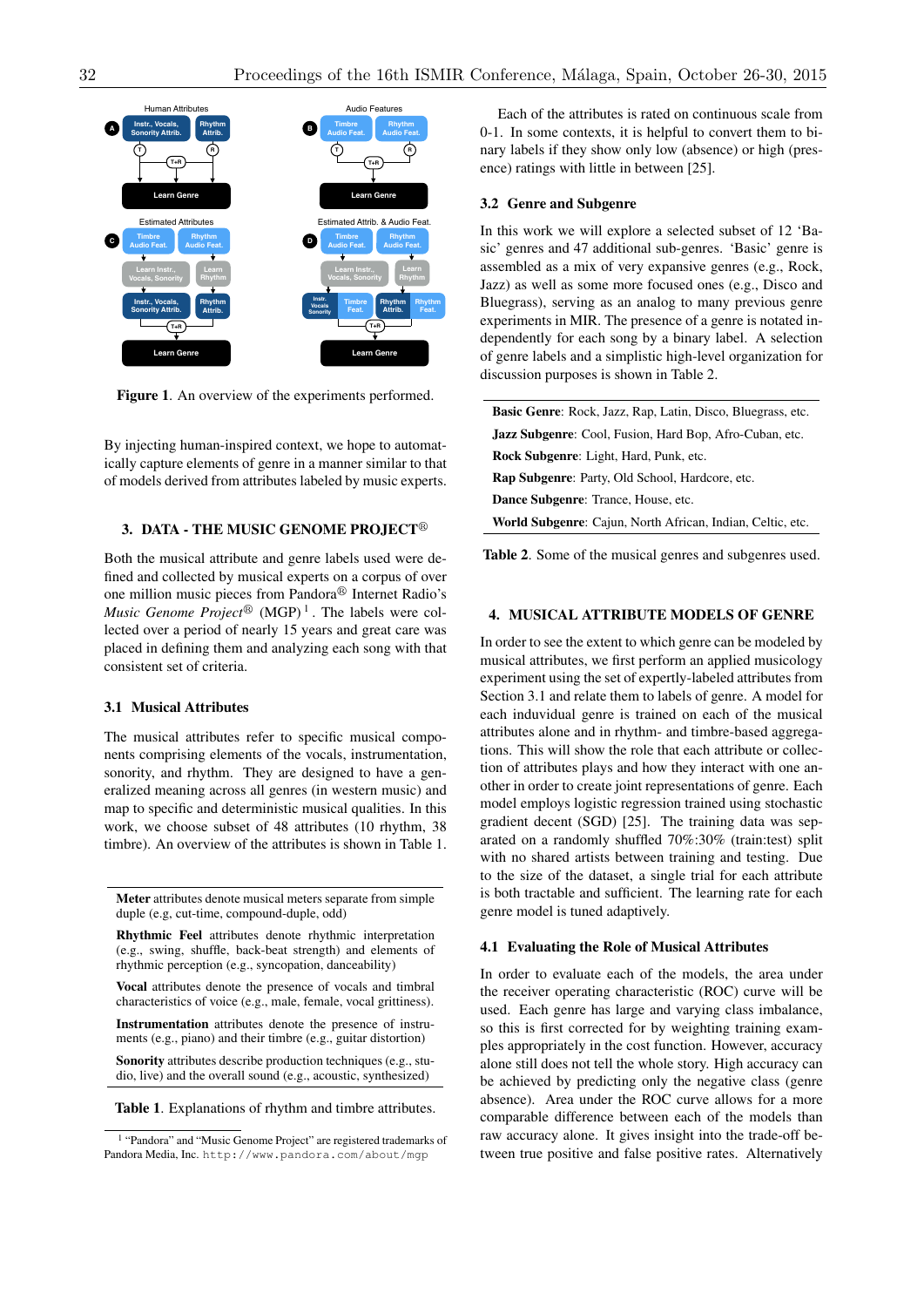we could have used precision and recall (PR) curves for evaluation, but it is shown that if one model dominates in the ROC domain, it will also dominate in the PR domain and vice-versa [5]. In this work, the area under the ROC curve will be referred to as AUC.

The results for each of the attribute-based genre models are shown in Tables 3 and 4. The tables outline the AUC values for classifying genre using timbre attributes, rhythm attributes, and their combination. Table 3 summarizes all results, showing the mean of all AUC values for each genre model contained in the subgroups defined in Section 3.2. Using attributes of rhythm and timbre together show better performance than using each alone. Secondly, timbre tends to perform better than rhythm. This suggests that the timbre attributes in this context are better descriptors. However in some cases, the rhythm attributes, even though there are less of them (10 rhythm, 38 timbre), are not that far behind. They are especially important in defining Jazz and Rap, where rhythms such as swing in Jazz or syncopated vocal cadences over back-beat heavy drums in Rap play defining roles.

| <b>Genre Group</b> | Timbre | <b>Rhythm</b> | Both  |
|--------------------|--------|---------------|-------|
| <b>Basic</b>       | 0.905  | 0.841         | 0.918 |
| Rock Sub           | 0.910  | 0.819         | 0.919 |
| Jazz Sub           | 0.925  | 0.856         | 0.945 |
| Rap Sub            | 0.901  | 0.891         | 0.940 |
| Dance Sub          | 0.961  | 0.881         | 0.965 |
| World Sub          | 0.885  | 0.833         | 0.904 |
| Mean               | 0.913  | 0.848         | 0.931 |

Table 3. An overview of all models using musical attributes.

In Table 4 we show the individual AUC results for the set of 'Basic' genres and subgenres of Jazz. Within these individual groups, rhythm and timbre attributes together are once again able to better represent genre than when used individually. Each of the 'Basic' genres can be represented reasonably well with just timbre, as each has slightly differing instrumentation. However, we again see the importance of rhythm, describing what instrumentation and timbre cannot capture alone. Genres heavily reliant on specific rhythms (e.g., Funk, Rap, Latin, Disco, Jazz) are all able to be represented rather well with only rhythm attributes. In the Jazz subgenre this emphasis on rhythm in certain cases is even more clear. In the next subsection, we will dive deeper into the attributes that best describe the Jazz subgenres.

### 4.2 The Influence of Rhythm and Timbre in Jazz

In order to more deeply explore the defining relationships of rhythm and instrumentation within a subgenre, we will look further into Jazz. Table 5 shows a subset of the important musical attributes for the Jazz subgenres. The AUC accuracy of classifying each subgenre based on individual musical attributes is shown.

The presence of solo brass (e.g, trumpet), piano, reeds (e.g., saxophone) and auxiliary percussion (e.g., congas) are important defining characteristics of instrumentation.

| Basic        |        |        |       | Jazz             |        |        |             |
|--------------|--------|--------|-------|------------------|--------|--------|-------------|
| Genre        | Timbre | Rhvthm | Both  | Subgenre         | Timbre | Rhythm | <b>Both</b> |
| Rock         | 0.843  | 0.759  | 0.856 | New Orleans      | 0.970  | 0.957  | 0.989       |
| <b>Blues</b> | 0.913  | 0.783  | 0.915 | Boogie           | 0.943  | 0.893  | 0.978       |
| Gospel       | 0.810  | 0.664  | 0.843 | Swing            | 0.970  | 0.933  | 0.984       |
| Soul         | 0.869  | 0.793  | 0.887 | Bebop            | 0.976  | 0.965  | 0.988       |
| Funk         | 0.937  | 0.862  | 0.937 | Cool             | 0.964  | 0.928  | 0.975       |
| Rap          | 0.926  | 0.890  | 0.951 | Hard Bop         | 0.944  | 0.905  | 0.967       |
| Folk         | 0.943  | 0.760  | 0.952 | Fusion           | 0.843  | 0.750  | 0.886       |
| Country      | 0.952  | 0.794  | 0.955 | Free             | 0.906  | 0.855  | 0.936       |
| Reggae       | 0.893  | 0.819  | 0.905 | Afro-Cuban       | 0.961  | 0.910  | 0.972       |
| Latin        | 0.940  | 0.904  | 0.945 | <b>Brazilian</b> | 0.871  | 0.847  | 0.905       |
| Disco        | 0.899  | 0.891  | 0.902 | Acid             | 0.886  | 0.660  | 0.891       |
| Jazz         | 0.937  | 0.850  | 0.963 | Smooth           | 0.862  | 0.667  | 0.871       |
| Mean         | 0.905  | 0.814  | 0.918 | Mean             | 0.925  | 0.856  | 0.945       |

Table 4. Experimental results for 'Basic' genre and Jazz subgenre models using musical attributes.

| Jazz             | Timbre     |          |          | Aux.     | Rhythm          |       |          |         |          |
|------------------|------------|----------|----------|----------|-----------------|-------|----------|---------|----------|
| Subgenre         | Solo Brass | Piano    | Reeds    | Perc.    | <b>BackBeat</b> | Dance | Swing    | Shuffle | Syncop.  |
| New Orleans      | 0.808      | 0.786    | 0.790    | 0.680    | 0.652           | 0.564 | $0.936*$ | 0.513   | 0.515    |
| Boogie           | 0.510      | $0.924*$ | 0.544    | 0.714    | 0.592           | 0.712 | 0.737    | 0.505   | 0.676    |
| Swing            | 0.721      | 0.784    | 0.748    | 0.679    | 0.624           | 0.578 | $0.923*$ | 0.511   | 0.508    |
| Bebop            | 0.725      | 0.850    | 0.862    | 0.703    | 0.662           | 0.525 | $0.946*$ | 0.509   | 0.602    |
| Cool             | 0.639      | 0.750    | 0.836    | 0.701    | 0.697           | 0.424 | $0.890*$ | 0.504   | 0.568    |
| HardBop          | 0.606      | 0.774    | 0.737    | 0.669    | 0.726           | 0.555 | $0.808*$ | 0.684   | 0.606    |
| Fusion           | 0.604      | 0.497    | 0.669    | 0.507    | 0.574           | 0.577 | 0.507    | 0.500   | $0.693*$ |
| Free             | 0.606      | 0.538    | 0.784    | 0.615    | $0.809*$        | 0.765 | 0.577    | 0.515   | 0.558    |
| Afro-Cuban       | 0.696      | 0.822    | 0.706    | $0.832*$ | 0.782           | 0.648 | 0.512    | 0.501   | 0.790    |
| <b>Brazilian</b> | 0.560      | 0.736    | 0.568    | 0.572    | $0.761*$        | 0.555 | 0.532    | 0.504   | 0.635    |
| Acid             | 0.591      | 0.513    | $0.658*$ | 0.507    | 0.585           | 0.622 | 0.509    | 0.515   | 0.635    |
| Smooth           | 0.530      | 0.577    | $0.748*$ | 0.590    | 0.559           | 0.614 | 0.513    | 0.509   | 0.573    |

Table 5. Attributes important to the Jazz subgenres are shown. AUC values greater than 0.70 are bold. The highest performing attribute for each genre is denoted with a \*.

Boogie and Afro-Cuban styles, even though different, place heavy emphasis on the piano, which is shown here as well. Bebop, Hard-bob, and Afro-Cuban Jazz show emphasis placed on solo brass, piano, and reeds, as they rely heavily on solo artists of these instruments (e.g., "Dizzy" Gillespie, Miles Davis, Thelonious Monk, John Coltrane). The presence of auxiliary percussion is also a good descriptor of Afro-Cuban Jazz, where the use of hand drums (e.g., bongos, congas) is very prevalent.

Rhythm is also important in Jazz subgenres. The danceability, back-beat, and presence of swing and syncopation are defining characteristics of certain Jazz rhythms. It is important to note that a high AUC does not necessarily denote the presence of that attribute, only its consistent relationship. For example, back-beat is a good predictor of Free Jazz possibly due to its absolute absence. Alternatively, one may think that the presence of swing is important in all Jazz. Bebop, Hard Bop, New Orleans, and Swing Jazz do have a heavy dependence on swing being present. However, Afro-Cuban Jazz relies on straight time, clavebased rhythms, so syncopation is actually a better predictor. It is also important to note that while the attributes of swing and shuffle are musically related, there is a clear distinction in their application. In this case, swing is very important, while shuffle is only slightly useful (e.g., Boogie). However, outside of the Jazz genre, the opposite case may be true, where shuffle is the more important attribute (e.g. Blues, Country). This suggests that it is important to make a clear distinction between swing and shuffle.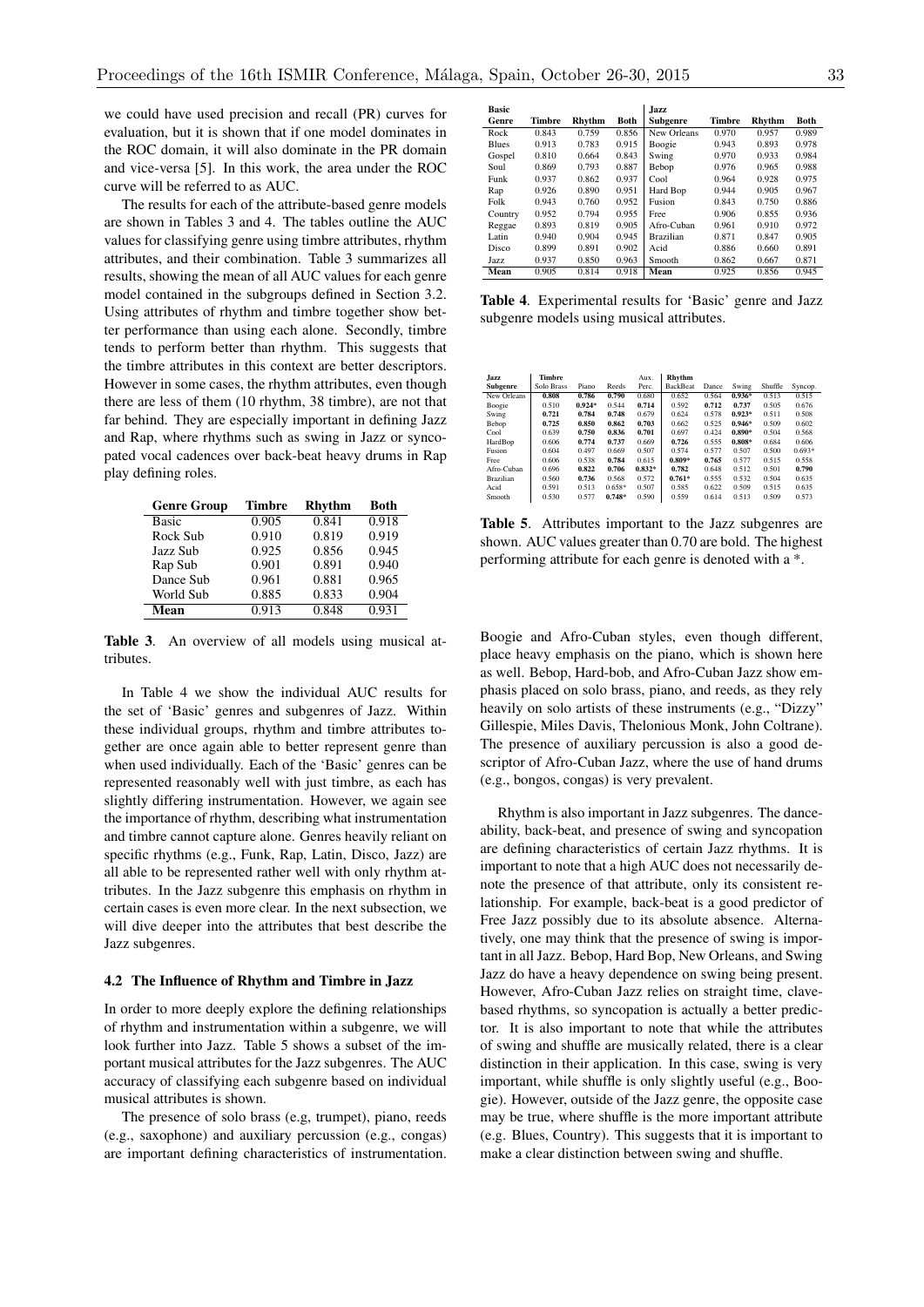## 5. PREDICTING GENRE FROM AUDIO

There is a large body of work on musical genre recognition from and audio signals [28,30]. However, most known prior work in this area focuses on discriminating a discrete set of basic genre labels with little emphasis on what defines genre. In response, researchers have tried to develop datasets that focus on style or subgenre labels (e.g., ballroom dance [7, 13, 24], latin [19], electronic dance [23], Indian [17]) that have clear relations to the presence of specific musical attributes. However, because models are designed for these specific sets, the methods used do not adapt to larger more generalized music collections. For example, tempo alone is a good descriptor for the ballroom dance style dataset, which is not true for more general collections [12].

Other work in genre recognition avoids the problem of strict genre class separations. Audio feature similarity, self organizing maps, and nearest-neighbor approaches can be used estimate genre of an unknown example [22]. Similarly, auto-tagging approaches use audio features to learn the presence of both musical attributes and genre tags curated by the public [2, 8] or by experts [29].

In this work, we compare modeling genre both with audio features directly and with stacked approaches that exploit the relationships of audio features and musical attributes.

#### 5.1 Timbre Related Features

In order to capture timbral components and model vocal, instrumentation, and sonority attributes, block-based Mel-Frequency Cepstral Coefficients (MFCC) are implemented. Means and covariances of 20 MFCCs are calculated across non-overlapping 3-second blocks. These block-covariances are further summarized over the piece by calculating their means and variances [27]. This yields a 460 dimensional timbre based feature set.

#### 5.2 Rhythm Related Features

In order to capture aspects of each rhythm attribute, a set of rhythm-specific features was implemented. All rhythm features described in this section rely on global estimates of an accent signal [3]

The *beat profile* quantizes the accent signal between consecutive beats to 36 subdivisions. The beat profile features are statistics of those 36 bins over all beats. The feature relies on estimates of both beats [9] and tempo.

The *tempogram ratio* feature (TGR) uses the tempo estimate to remove the tempo dependence in a tempogram. By normalizing the tempo axis of the tempogram by the tempo estimate, a fractional relationship to the tempo is gained. A compact, tempo-invariant feature is created by capturing the weights of the tempogram at musically related ratios relative to the tempo estimate.

The *Mellin scale transform* is a scale invariant transform of a time domain signal. Similar musical patterns at different tempos are scaled relative to the tempo. The Mellin scale transform is invariant to that tempo scaling. It

was first introduced in the context of rhythmic similarity by Holzapfel [16], around which our implementation is based. In order to exploit the natural periodicity in the transform, the discrete cosine transform (DCT) is computed. Median removal (by subtracting the local median) and half-wave rectifying the DCT creates a new feature that emphasizes transform periodicities.

The previous rhythm features are also extended to multiple-band versions by using accent signals that are constrained to be within a set of specific sub-bands. This affords the ability to capture the rhythmic function of instruments in different frequency ranges. The rhythm feature set used in this work is an aggregation of the median removed Mellin Transform DCT and multi-band representations of the beat profile and the tempogram ratio features. This yields a 372 dimensional rhythm based feature set that was shown in previous work to be relatively effective at capturing musical attributes related to rhythm (see [25] for more details).

#### 5.3 Genre Recognition Experiments

In addition to the experiment from Section 4, we present three additional methods for modeling genre, each based on audio signal analysis. The second method (Figure 1b) performs the task of genre recognition with rhythm and timbre inspired audio features directly. The third method (Figure 1c) is motivated similar to the first experiment, which employs the expertly-labeled musical attributes. However, inspired by work in transfer learning [4], audio features are used to develop models for the humanlydefined attributes which in turn are used to model genre. Through this supervised pre-training of musical attributes, models of genre can be learned from attributes' estimated presence. In the fourth approach (Figure 1d), inspired by [6] and [18], the learned attributes are combined with the audio features directly in a shared middle layer to train models of genre.

Similar to Section 4, genre is modeled with logistic regression fit using stochastic gradient decent (SGD). The data was separated on the same 70%:30% (train:test) split. Once again, there were no shared artists between training and testing. Due to the size of the dataset, a single trial for each genre, as well as for each learned musical attribute, is both tractable and sufficient. The learning rate for each model is tuned adaptively.

#### *5.3.1 Using Audio Features Directly*

Of the four presented approaches, the second uses audio features directly to model genre. The features from Sections 5.1 and 5.2 are used in aggregation and a model is trained and tested for each individual genre. This provides a baseline for what audio features are able to capture without any added context. However, this lack of context makes it hard to interpret what about genre they are capturing.

## *5.3.2 Stacked Methods*

The third and fourth approaches are also driven by audio features. However instead of targeting genre directly,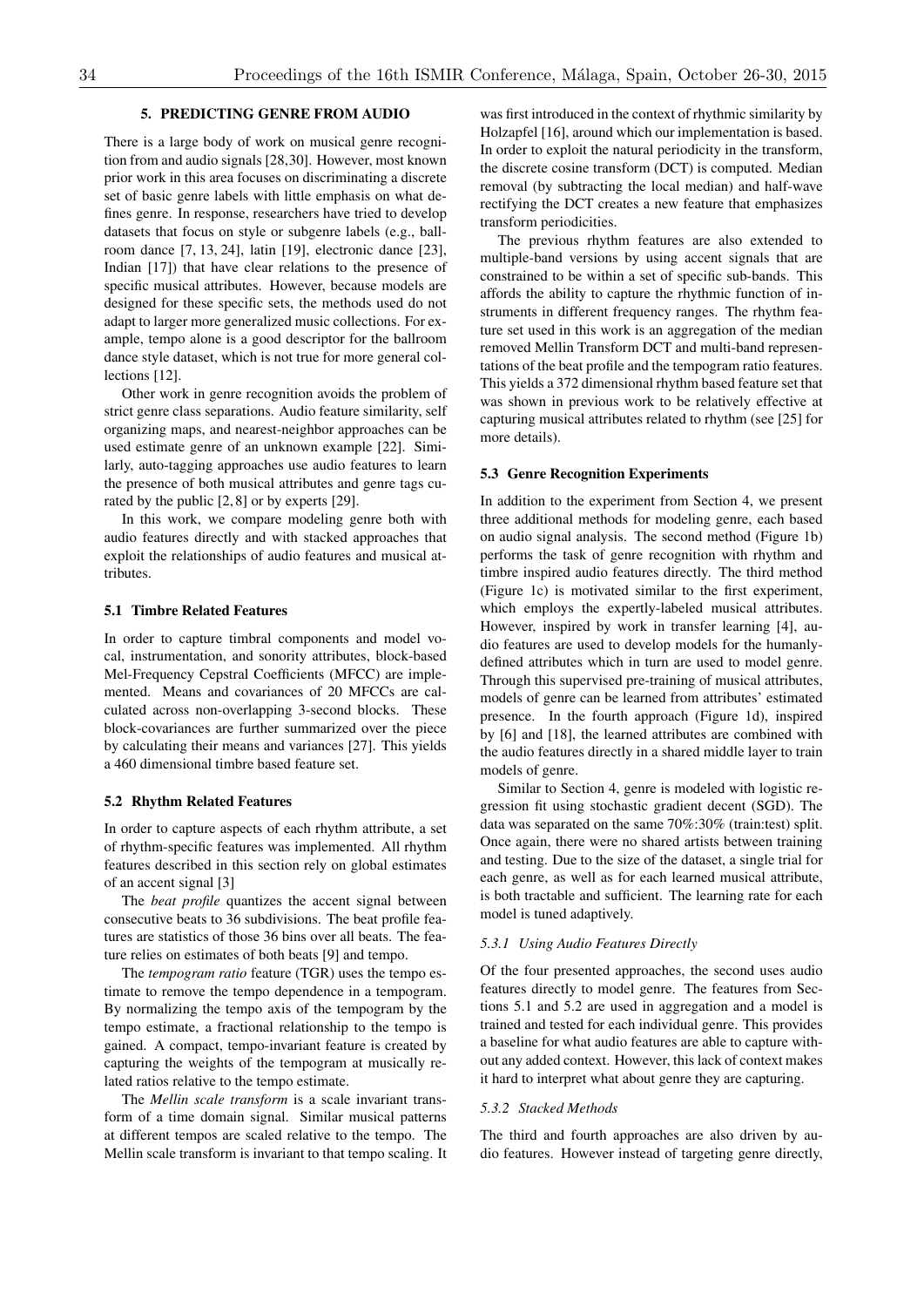models are learned for each of the vocal, instrumentation, sonority, and rhythm attributes. Inspired by approaches in transfer learning [4], and similar in structure to previous methods in the MIR community [20], the learned attributes are then used to predict genre. This approach is formulated similar to a basic neural network with a supervised pre-trained (and no longer hidden) musical attributes layer.

The rhythm-based attributes are modeled with a feature aggregation of the Mellin DCT, multi-band beat profile, and multi-band tempogram ratio features. The vocals, instrumentation, and sonority attributes are modeled with the block-based MFCC features. Each attribute is modeled using logistic regression for binary labels (categorical) and linear regression for continuous labels (scale-based). If an individual attribute is formulated as a binary classification task (see Section 3.1), the probability of the positive class (its presence) is used as the feature value.

The first version of the stacked methods (third approach) uses audio features to estimate musical attributes and employs only those estimated attributes to model genre. The second version (fourth approach) concatenates the audio features and the learned attributes in a shared middle layer to model genre [6, 18].

#### 5.4 Results

In this section, we will give an overview of all of the results from the audio-based methods, and compare them to the models learned from the expertly-labeled attributes. In order to show the overall performance of each method in a compact way, only combined rhythm and timbre approaches will be compared. Once again each genre model will be evaluated using area under the ROC curve (AUC). In order to better evaluate the stacked models, we will finish with a brief evaluation of the learned attributes.

#### *5.4.1 Learning Genre*

A summary of the results for the audio experiments using rhythm and timbre features is shown in Table 6. The human attribute model results are also included for comparison. Similar to Table 3, the mean AUC of each genre grouping is shown.

| Genre        | Human   | Audio | Learned | Audio + |
|--------------|---------|-------|---------|---------|
| Group        | Attrib. | Feat. | Attrib. | Learned |
| <b>Basic</b> | 0.918   | 0.892 | 0.878   | 0.899   |
| Rock Sub     | 0.919   | 0.902 | 0.903   | 0.911   |
| Jazz Sub     | 0.945   | 0.910 | 0.893   | 0.923   |
| Rap Sub      | 0.940   | 0.916 | 0.914   | 0.927   |
| Dance Sub    | 0.965   | 0.963 | 0.955   | 0.966   |
| World Sub    | 0.904   | 0.850 | 0.846   | 0.865   |
| Mean         | 0.931   | 0.905 | 0.897   | 0.915   |

Table 6. An overview of experimental results using audiobased models that utilize timbre and rhythm features.

Compared to the human attributes approach, using audio features alone to model genre performs relatively well. This is especially true for the 'Basic', Rock, and Dance groups, where the audio feature AUC results are very close to human attribute performance. Across the other groups,

the differences between the audio feature models and the musical attribute models suggest that the audio features lose some important, genre-defining information. Furthermore, performance that was close to musical attributes when using only audio features alone is also close when musical attributes learned from audio features. This suggests that, in these cases, the audio features may be capturing similarly salient components related to the musical attributes that describe these genre groups.

Overall, the learned attributes perform just as good as or worse than the audio features alone. This suggests that they are at most as powerful as the audio features used to train them. However, combining audio features and learned attributes shows significant improvement (paired t-test *p <* 0*.*01 across all genres) over using audio features or learned attributes alone. This evidence suggests that audio features and learned attribute models each contain slightly different information. The added human context of the learned attributes is helpful to achieve results that approach those of the expertly-labeled attributes. This also suggests that the decisions made from learned labels are possibly more similar to the decisions made from human attribute labels, and the errors in estimating the musical attributes are possibly to blame for the performance decrease when used alone.

| <b>Basic</b><br>Genre | Human<br>Attrib. | Audio<br>Feat. | Learned<br>Attrib. | Audio +<br>Learned | Jazz<br>Subgenre | Human<br>Attrib. | Audio<br>Feat. | Learned<br>Attrib. | Audio +<br>Learned |
|-----------------------|------------------|----------------|--------------------|--------------------|------------------|------------------|----------------|--------------------|--------------------|
| Rock                  | 0.856            | 0.831          | 0.835              | 0.839              | New Orleans      | 0.989            | 0.947          | 0.951              | 0.956              |
| <b>Blues</b>          | 0.915            | 0.892          | 0.883              | 0.899              | Boogie           | 0.978            | 0.962          | 0.939              | 0.962              |
| Gospel                | 0.843            | 0.798          | 0.794              | 0.805              | Swing            | 0.984            | 0.929          | 0.929              | 0.940              |
| Soul                  | 0.887            | 0.833          | 0.818              | 0.842              | Bebop            | 0.988            | 0.951          | 0.943              | 0.957              |
| Funk                  | 0.937            | 0.911          | 0.886              | 0.918              | Cool             | 0.975            | 0.900          | 0.901              | 0.916              |
| Rap                   | 0.951            | 0.963          | 0.951              | 0.969              | HardBop          | 0.967            | 0.946          | 0.930              | 0.952              |
| Folk                  | 0.952            | 0.905          | 0.903              | 0.916              | Fusion           | 0.886            | 0.844          | 0.812              | 0.867              |
| Country               | 0.955            | 0.885          | 0.880              | 0.897              | Free             | 0.936            | 0.920          | 0.923              | 0.931              |
| Reggae                | 0.905            | 0.926          | 0.885              | 0.929              | AfroCuban        | 0.972            | 0.934          | 0.912              | 0.946              |
| Latin                 | 0.945            | 0.921          | 0.905              | 0.923              | <b>Brazilian</b> | 0.905            | 0.879          | 0.858              | 0.904              |
| Disco                 | 0.902            | 0.936          | 0.893              | 0.938              | Acid             | 0.891            | 0.841          | 0.763              | 0.846              |
| Jazz                  | 0.963            | 0.907          | 0.906              | 0.916              | Smooth           | 0.871            | 0.868          | 0.853              | 0.894              |
| Mean                  | 0.918            | 0.892          | 0.878              | 0.899              | Mean             | 0.945            | 0.910          | 0.893              | 0.923              |

Table 7. Experimental results for the 'Basic' genres and Jazz subgenres using audio-based models.

The left half of Table 7 shows the results for predicting the 'Basic' genre labels. Within this set, we see some interesting patterns start to emerge. In the case of Rap, Reggae, and Disco, audio features are actually able to outperform the musical attributes. This suggests that our small selected subset of 48 human attribute labels do not always tell the whole story, and that the audio features, which are much larger in dimensionality, possibly contain additional and/or different information. As in previous results, the learned attribute models perform similarly to methods that use audio features directly, but with a few exceptions. In the cases that the audio feature models do better than the human-labeled musical attribute models, the learned attribute models are able to perform *at most* as good as the human-labeled musical attribute models. This once again suggests that the learned attribute approach may be better approximating the decisions the human-labeled attribute approach is making. When adding audio and learned attributes together, the added context is once again beneficial, with combined methods outperforming models that use audio or learned attributes alone. Audio feature models that perform better than the human attributes models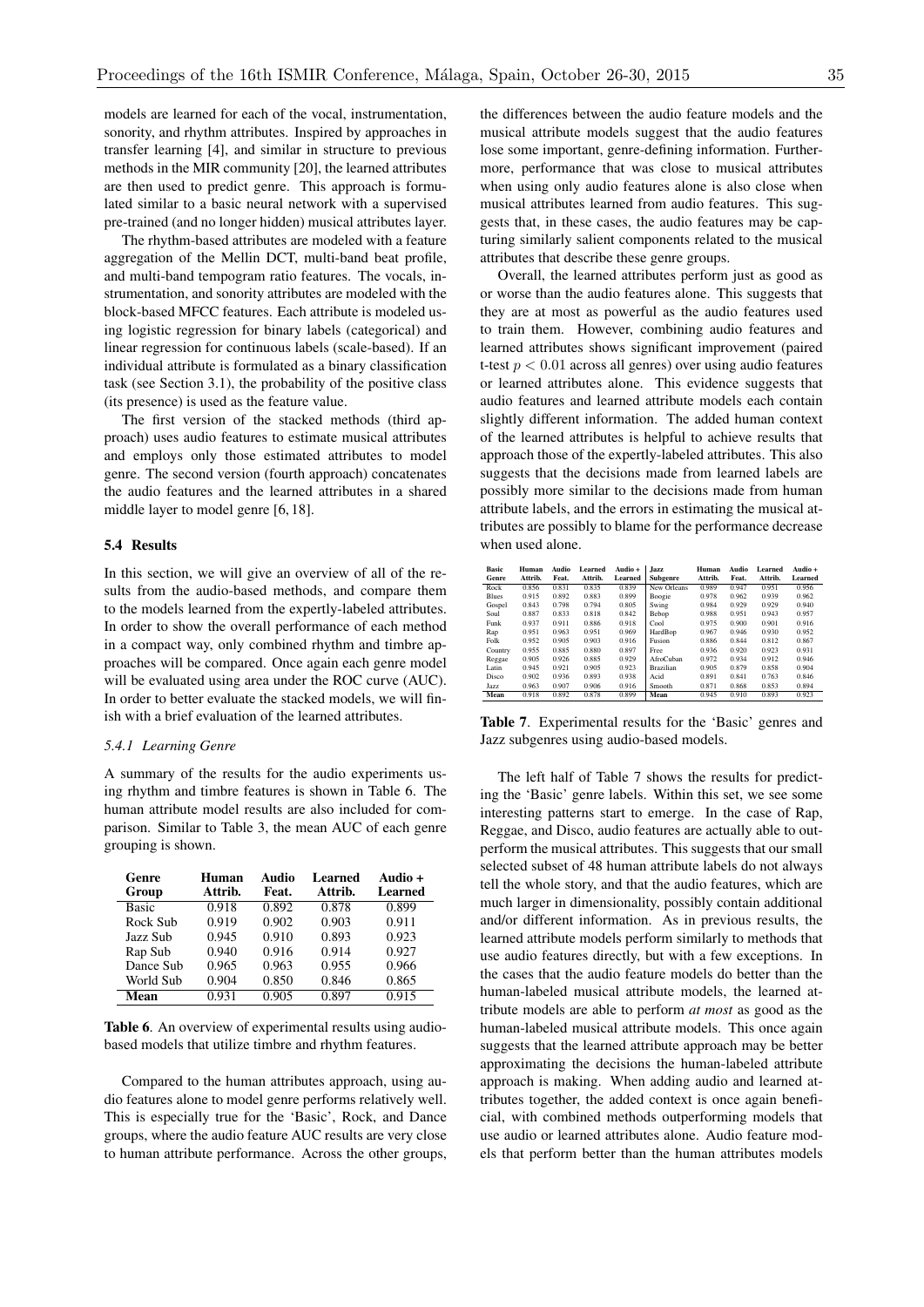are additionally improved, showing again that the audio features and human attribute labels contain complementary information.

The right half of Table 7 shows the results for predicting the Jazz subgenre labels. The Jazz genre shows more expected relationships between the human attribute, audio feature, and learned attribute methods. The combined method outperforms each of the audio feature and learned attribute methods. The human attribute method performs better than all audio-based methods.

### *5.4.2 Learning Attributes*

In order to further explore the stacked audio-based models, we performed a small evaluation of how well the audio features are able to learn each of the expertly-labeled musical attributes. Sticking with a common theme, we will explore the results of modeling attributes that are important to Jazz (from Table 5). Table 8 shows the ability to directly predict these attributes from audio features. AUC accuracies are reported for the binary attributes;  $R^2$  values are reported for continuous attributes. The results of evaluating the model for the training and testing sets is shown.

| <b>Musical</b><br><b>Attributes</b> | Audio<br><b>Features</b> | Training<br>$AUC/R^2$ | <b>Testing</b><br>$AUC/R^2$ | Label<br>Type |
|-------------------------------------|--------------------------|-----------------------|-----------------------------|---------------|
| <b>Solo Brass</b>                   | Timbre                   | 0.796                 | 0.798                       | binary        |
| Piano                               | Timbre                   | 0.721                 | 0.716                       | binary        |
| Reeds                               | Timbre                   | 0.790                 | 0.789                       | binary        |
| Aux Percussion                      | Timbre                   | 0.750                 | 0.750                       | binary        |
| FeelSwing                           | Rhythm                   | 0.907                 | 0.902                       | binary        |
| FeelShuffle                         | Rhythm                   | 0.919                 | 0.920                       | binary        |
| FeelSyncopation                     | Rhythm                   | 0.772                 | 0.770                       | binary        |
| <b>FeelBackBeat</b>                 | Rhythm                   | 0.400                 | 0.393                       | continuous    |
| FeelDance                           | Rhythm                   | 0.527                 | 0.515                       | continuous    |

Table 8. The results for learning binary (AUC) and continuous  $(R^2)$  attributes important to Jazz are shown.

First of all, we see that testing and training AUC is almost identical. Because of this, a single trial (fold) is appropriate when learning attribute models. The learned models should generalize over all music without over fitting. This justifies using the the same 70%:30% (train:test) split for each layer in the stacked models. We see that MFCC's do somewhat well for brass and reeds, but the lower AUC overall shows that these timbre features are not doing enough to capture these attributes, which may be a source of error in genre models that rely heavily on timbre. However, the rhythm results are much better, especially for swing and shuffle, which was argued in Section 4 and Table 5 as an important distinction to make when predicting Jazz subgenres.

| <b>Attribute Type</b>    | Num | Mean              | Median | <b>Maximum</b> |
|--------------------------|-----|-------------------|--------|----------------|
| Continous Rhythm $(R^2)$ | 3   | $0.432 + 0.077$   | 0.393  | 0.515          |
| Continous Timbre $(R^2)$ | 12  | $0.266 + 0.192$   | 0.194  | 0.514          |
| <b>All Continuous</b>    | 15  | $0.299 \pm 0.186$ | 0.389  | 0.515          |
| Binary Rhythm (AUC)      | 7   | $0.889 + 0.059$   | 0.902  | 0.946          |
| Binary Timbre (AUC)      | 26  | $0.794 + 0.074$   | 0.794  | 0.925          |
| <b>All Binary</b>        | 15  | $0.814 + 0.080$   | 0.806  | 0.946          |

Table 9. Overall summary of learned attributes.

Table 9 shows a summary of learning the all of the selected 48 attributes from audio features. It shows similar trends to Table 8, with rhythmic attributes better described by audio features than timbral attributes. Furthermore, the continuous timbral attributes, which are sometimes complicated perceptually (e.g., vocal grittiness), are not modeled very well at all. This suggests that MFCC's, and possibly other spectral approximations, do not provide the full picture into what we perceive as the components of timbre. This is especially true in the context of instrument identification in mixtures, which is a main utility of the timbre features in this context. While these models as a whole can be improved, the problems of instrument identification and rhythm analysis are separate, large, and active research areas [14, 15, 25, 26].

### 6. CONCLUSION

In this work, we demonstrated that there is potential to demystify the constructs of musical genre into distinct musicological components. The attributes we selected from music experts are able to provide a great deal of genre distinguishing information, but this is only an initial investigation into these questions. We were also able to discover and outline the importance of certain attributes in specific contexts. This strongly suggests that the expression of musical attributes are necessary additions to definitions of genre.

It was also shown here (and in previous work [25]) that audio features motivated by timbre and rhythm are, with some success, able to model musical attributes. Audio features are also able to describe musical genre directly and through stacked approaches that exploit the learned models of musical attributes. This is strong evidence suggesting that audio-based approaches are learning the presence of the musical attributes, to some degree, when distinguishing genre. In some cases, the audio-based models were more powerful than the human musical attribute models. This suggests that there is more to genre than our chosen subset of rhythm and orchestration attributes, and it makes us contemplate that there is more about the definition of genre yet to be discovered.

In seeking to improve on this work, we next look to investigate replacing the feature concatenation with late fusion of context-dependent classifiers (e.g., rhythm, timbre), which has shown improved results for genre classification [11]. It may also be helpful to use a greater number of the available attributes than the chosen 48, as well as additional attribute types (e.g., melody, harmony). Furthermore, perhaps the most interesting direction is to treat each musical attribute model as a hidden layer in a neural network. In these cases, the models that are trained to predict musicological attributes will serve as a form of domainspecific pre-training. These models would perform full back propagation across an additional layer which connects our attributes to genres. This will potentially help to learn better models of genre as well as adjust the models of musical attributes in order better capture their genre relationships.